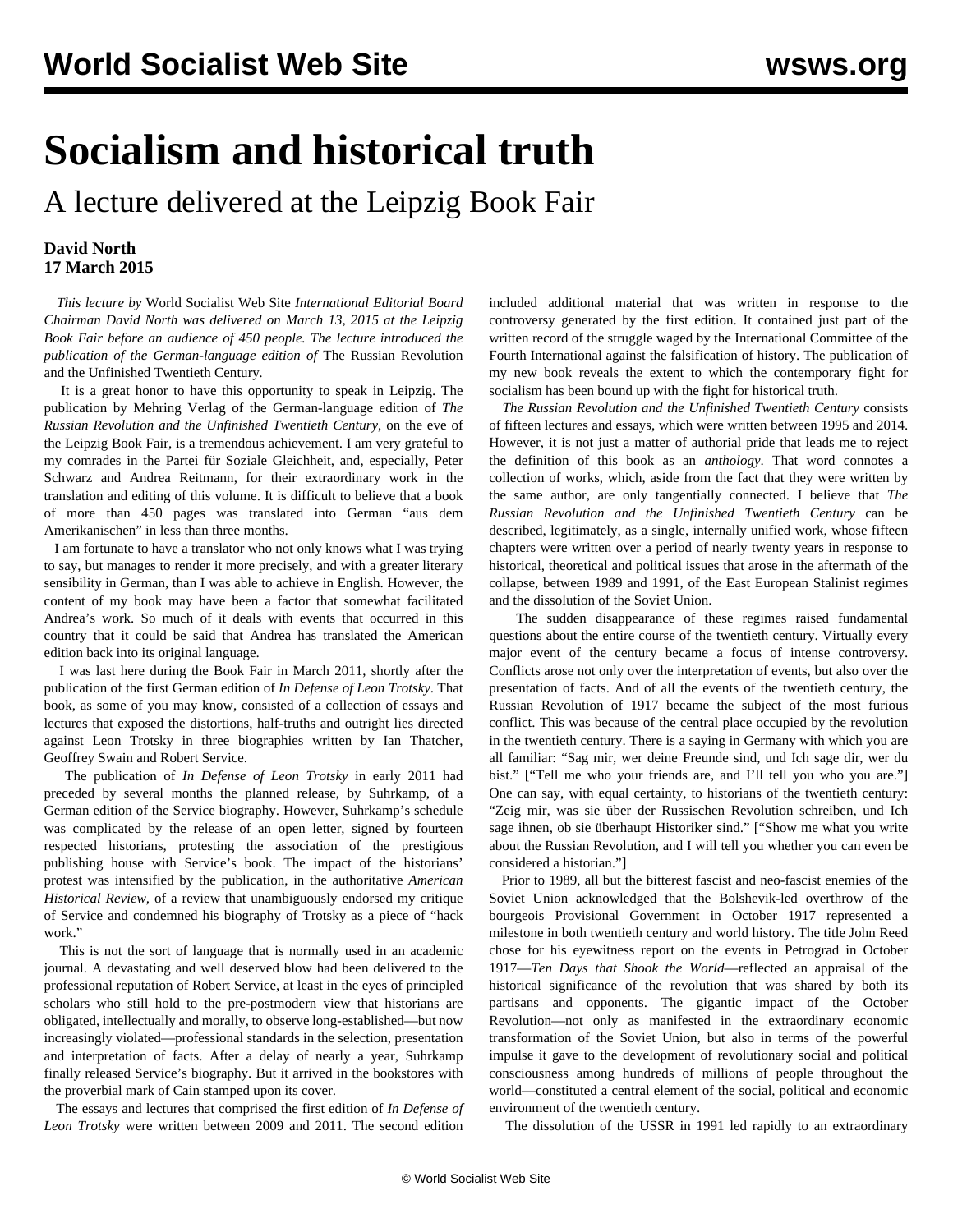change in the appraisal by the academic fraternity of the October Revolution and all of Soviet history. Prior to 1991, there was not to be found a single prominent historian who foresaw the end of the USSR. The warnings of the Trotskyist movement that the policies of the Stalinist regime would lead to the liquidation of the Soviet Union were dismissed as the ravings of "Trotskyite" sectarians, or simply ignored. Even after Gorbachev came to power in 1985 and initiated his program of perestroika, the fundamental stability of the Soviet Union was not questioned by capitalist governments or their intelligence agencies, let alone professional historians of the USSR, whether of the right or the left. The International Committee stood entirely alone in its prediction, made as early as 1986, that Gorbachev's perestroika would lead, unless challenged by the Soviet working class, to the restoration of capitalism and the destruction of the USSR.

 It is necessary to recall the pre-1991 myopia of Soviet historians in order to appreciate the extreme character of the shift that occurred in their appraisal of Soviet history in the aftermath of 1991. Almost overnight, their long-held faith in the permanence of the USSR was transformed into the conviction that its dissolution was nothing other than the *inevitable* fate of the state that had emerged out of the October Revolution. The Soviet revolution was, according to the new consensus, doomed from the start. The train of history, which brought Lenin to the Finland Station in Petrograd in April 1917, continued its fatal journey along a track line that terminated in a village near Minsk, where, in December 1991, Boris Yeltsin, Leonid Kravchuk and Stanislau Shushkevich signed the agreement dissolving the Soviet Union.

 The reinterpretation of Soviet history—and, following from that, of the entire course of modern history—was heavily influenced by the post-1991 political environment dominated by the interaction of bourgeois triumphalism and petty-bourgeois pessimism, and outright demoralization. A substantial section of academics who, prior to 1991, had felt compelled to either moderate or keep to themselves their reactionary instincts, now let loose, in the manner of a primal scream, with anti-Marxist and anti-Communist tirades. Another, and probably larger, section of academics lamented their earlier leftist sympathies, which had suddenly gone out of fashion. It was within this intellectually cowardly ex-left and pseudo-left middle class milieu that the embittered and highly subjective irrationalism of post-modernist anti-Marxism found its most devoted audience.

 The essays and lectures in *The Russian Revolution and the Unfinished Twentieth Century* represent the Marxist-Trotskyist response to the critical historical, political and philosophical-theoretical issues that arose in the aftermath of the dissolution of the USSR. The International Committee was well prepared for this task. It had the inestimable advantage over bourgeois academics of actually understanding the nature of the state that arose out of the October Revolution. For more than a half-century, the Trotskyist movement had been debating the "Russian Question." Though published in 1936, Trotsky's *The Revolution Betrayed* remains the definitive analysis of the Soviet Union. On the basis of Trotsky's analysis of the Soviet Union as a degenerated workers' state, the Fourth International had been able to comprehend the evolution of the USSR through the different stages of its historical development. It subjected to criticism theories of Soviet society that either identified the USSR as "state capitalist" or falsely claimed it had achieved—or was on the verge of achieving—socialism.

 The Fourth International rejected the right-wing theories that defined the Stalinist bureaucracy as the historical protagonist of some new form of exploitative society (as in Bruno Rizzi's *The Bureaucratization of the World* and James Burnham's *Managerial Revolution*) or even as a new class (advanced, for example, by Milovan Djilas). The International Committee was formed in 1953 in the struggle against a tendency, led by Michel Pablo and Ernest Mandel, which—rejecting Trotsky's analysis of the Stalinist bureaucracy as a parasitic and counterrevolutionary force

within Soviet society—sought to portray the Kremlin regime and its affiliated parties throughout the world as the central force for the achievement of socialism.

 Central elements of the Trotskyist analysis of the Soviet Union were: 1) the elucidation of the socio-economic and political origins of the Stalinist degeneration; 2) the theoretical insight into the social function of the bureaucracy and the internal contradictions of the Soviet state; 3) the unviability of the program of national economic autarchy, which was unfurled in 1924 by Stalin under the banner of "socialism in one country;" and 4) the ineluctable dependence of the USSR on the world-wide overthrow of the capitalist system.

 Leon Trotsky (1879-1940), was the co-leader of the 1917 Russian Revolution, socialist opponent of Joseph Stalin, founder of the Fourth International, and strategist of world socialist revolution.

 Flowing from the historically grounded and international analysis of the causes of the dissolution of the USSR, the International Committee understood the end of the Soviet Union as the most extreme expression of a historic crisis of the international workers' movement—a crisis of political leadership *and* historical perspective. The dissolution of the Soviet Union was not an event that occurred in isolation from world events. The triumphalist claim that it demonstrated the bankruptcy of Marxism failed critical inspection on two fundamental grounds.

 First, the adherents of the "failure of Marxism" theory utterly failed to demonstrate that the policies of the Soviet regime in the half-century that preceded the dissolution of the Soviet Union were, in any way, based on Marxist theory. Indeed, the "failure of Marxism" theorists simply ignored the vast body of Marxist literature, beginning with the works of Trotsky, that demonstrated that Stalinism was, in its theory and practice, the negation of Marxism.

 Second, even if one were to set aside for a moment the question of the Marxist, non-Marxist or anti-Marxist character of the policies of the Soviet regime, the fact remained that the dissolution of the USSR took place amid a world-wide breakdown of all of the traditional working class organizations—both political parties and trade unions—which had, for many decades until the end of the 1980s, millions of members. If the failure of the Soviet Union was the consequence of its allegedly Marxist program, how was one to explain the virtually simultaneous collapse of virulently anti-Marxist and pro-capitalist social democratic parties and trade unions throughout the world.

 The major trade union federation in the United States, the AFL-CIO, devoted immense resources throughout the Cold War, working in the closest collaboration with the Central Intelligence Agency, to the struggle against the Soviet Union and all forms of left-wing influence in labor organizations around the world. But the collapse of the AFL-CIO in the course of the 1990s was, in the context of trade unionism, as dramatic as that of the Soviet Union. Since then, it has experienced an almost total loss of political power and influence. In the course of the past quarter–century since the dissolution of the Soviet Union, it has lost a substantial portion of its membership. In one form or another, this has been the experience of the old workers' and labor organizations all over the world.

 Viewed within the context of the worldwide crisis confronting the working class, a review of the entire history of the Soviet Union and the causes of its dissolution was seen by the International Committee, in the aftermath of the events of 1991, as an essential and unavoidable political task. Given the monumental historical significance of the October Revolution, the final breakdown of the USSR could not but produce confusion and disorientation among broad sections of the working class. It was to be expected that the ruling class would mobilize all its resources, within the media and among the most intellectually corrupted academics, to exacerbate the confusion. It would deploy its weapons of mass falsification and misinformation to prevent the working class from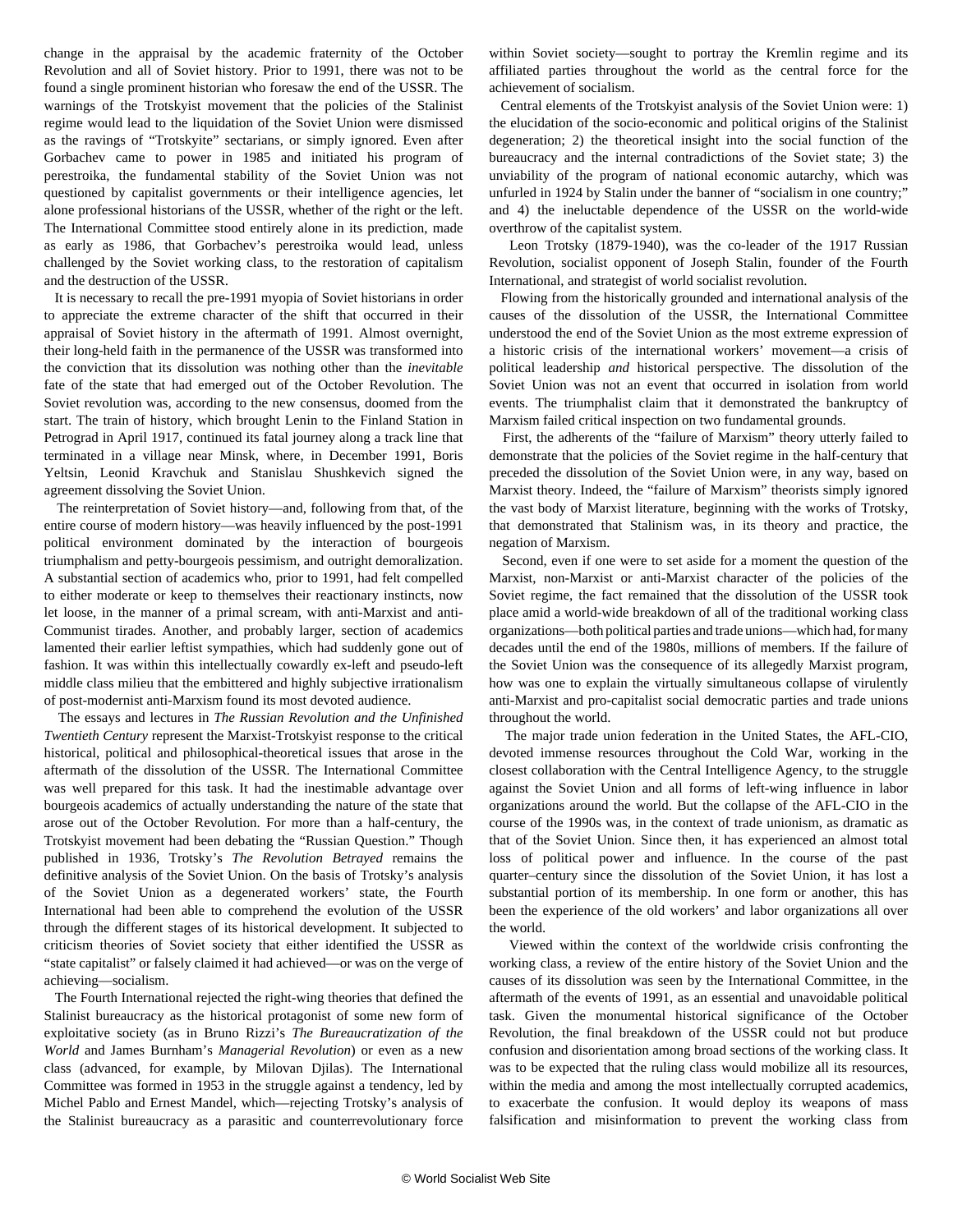understanding its own history.

 The Trotskyist movement had already acquired substantial experience in the struggle against historical falsification. It can be said that the exposure and refutation of lies was the principal form of the Trotskyist movement's decades-long battle against the Stalinist betrayal of the October Revolution. Lies about history played a crucial role in the Stalinist bureaucracy's usurpation of political power. Seeking to undermine Trotsky's immense prestige, within the Soviet Union and internationally, as the co-leader of the October Revolution and the founder and commander of the Red Army, Stalin and his henchmen launched a campaign of lies. They falsified the pre-1917 history of the Russian social democratic movement in order to present Trotsky as an irreconcilable factional opponent of Lenin. They misrepresented the policies advocated by Trotsky within the leadership of the Russian Communist Party in order to portray him as an enemy of the peasantry. By the 1930s, the lies had assumed monstrous dimensions. Trotsky and his supporters were portrayed as anti-Soviet saboteurs and terrorists, as agents of imperialism intent on restoring capitalism in the USSR. These lies formed the basis of the Moscow Trials and the Great Terror, launched by Stalin in 1936, which resulted in the physical extermination of hundreds of thousands of revolutionary socialists—the most politically conscious elements among the Soviet working class and Marxist intelligentsia—within the Soviet Union. The mass killings of 1936–39 were the end product of a process of historical falsification that had begun more than a decade earlier. "It remains an incontestable historical fact," wrote Trotsky in 1937, "that the preparation of the bloody judicial frame-ups had its inception in the 'minor' historical distortions and 'innocent' falsification of citations."

 The response of the International Committee to the post-Soviet wave of politically motivated lying about history was informed by its knowledge of this tragic past. Many of the essays and lectures included in *The Russian Revolution and the Unfinished Twentieth Century* were written in response to essays or books by bourgeois academics that directly falsified or distorted significant aspects of Soviet and twentieth century history, or misrepresented critical elements of Marxist theory and practice. I believe that my book documents the terrible erosion of scholarly standards and intellectual integrity in broad sections of the bourgeois academy.

 While the exposure of historical falsifications is an unavoidable political responsibility, I have also sought to impart to the refutation of lies a positive content: that is, to answer questions and clarify issues that are legitimately raised by the tragic experiences of the twentieth century. The fact that the answers given by bourgeois academics to these questions are misleading and often false does not mean that the questions themselves are illegitimate.

 The first chapter confronts one of the key questions of twentieth century history. Was the seizure of power by the Bolsheviks in October 1917 a coup d'état, a putsch, carried out by a small group of conspirators who lacked any significant social base and political support? Or was it the outcome of a genuine, mass revolutionary movement of the working class, for which the Bolshevik Party provided a program and direction. Based on serious research carried out by conscientious scholars—and, thankfully, such people are to be found—I provide evidence that strongly supports the argument that the overthrow of the bourgeois Provisional Government was the outcome of a mass revolutionary upsurge. The Bolshevik Party grew rapidly in 1917 because its analysis of the political situation was substantiated by events, and because its program articulated the needs and sentiments of broad sections of the working class.

 Even if one accepts that the Soviet regime was the product of a genuine revolutionary movement, the question must still be asked: Was the Stalinist degeneration of the Soviet Union inevitable? Was there an alternative to the bureaucratic dictatorship that led, ultimately, to the dissolution of the USSR? Or is it not the case that any attempt to realize socialism must end in failure, because it is impossible for an economically viable society to exist on anything other than a capitalist foundation? I attempt to answer these questions not by offering hopeful reassurances that revolutions in the twenty-first century will turn out better than revolutions in the twentieth century. Rather, I cite documents that record the intense struggle that was waged within the Russian Communist Party in the 1920s over critical issues of domestic and international policy. The Left Opposition, founded in 1923 and led by Trotsky, fought for policies whose implementation would have made possible an entirely different evolution than that which occurred under Stalin's leadership.

 If the resolution of controversies relating to the October Revolution and its aftermath required only the refutation of lies and the reconstruction of the historical reality based on the verified facts, the writings of Leon Trotsky would be required reading for every student of Soviet and twentieth century history. However, great political differences involve not only a struggle over facts, but also over material interests. There is a wellknown saying: "If geometric axioms impinged on material interests, an attempt would be made to refute them." The forces of political reaction, recognizing that truth impinges on their interests, do all in their power to discredit it. The lie, as Trotsky once wrote, is the ideological cement that forms the foundation of bourgeois society and fills the gaps between the publicly espoused ideals of freedom and equality and the social reality of repression and inequality. The sharper the contradictions, the greater the lies.

 In this period of extreme social contradictions, the determination of historical truth has been vastly complicated by the emergence of retrograde and extremely dangerous tendencies in bourgeois intellectual life. Lying about history and politics did not begin in the twentieth century. But it is only in recent decades, with the emergence of postmodernism as the dominant tendency in the intellectual life of universities throughout the world, that there has been such a determined effort to justify intellectually, on the basis of philosophy, the obliteration of the distinction between truth and lies, and thereby legitimize the falsification of history. It is for this reason that *The Russian Revolution and the Unfinished Twentieth Century* deals at considerable length with postmodernist theory, whose origins and evolution are *theoretically* based on subjective idealist irrationalism, *politically* motivated by hostility to socialism, and *socially* rooted in the material interests of the ruling class and affluent sections of the middle class.

 The critique of post-modernism in *The Russian Revolution and the Unfinished Twentieth Century* calls attention to the writings of the French philosopher Francois Lyotard and the American philosopher Richard Rorty. As I am now speaking in Leipzig, I believe that I should make up for my neglect of German irrationalists by calling attention to the writings of Professor Jörg Baberowski, who is chairman of the Department of East European Studies at the Humboldt University in Berlin. His work is significant only in that it exemplifies, in the most extreme form, the linkage between post-modernism, political reaction, and a cynical contempt for factual evidence and the most basic standards of scholarly integrity. In the preface to *The Russian Revolution and the Unfinished Twentieth Century,* I include a brief reference to Baberowski's work, citing his solipsistic assertion that "There is no reality without its representation." I think it is only fair to review Baberowski's conception of history in somewhat greater detail.

 In 2001, Baberowski contributed an essay to a book that bore the paradoxical title, *History is Always the Present.* If this were true, there would be no need to study history at all, since it could tell us nothing about the origins of the present. Indeed, Baberowski argues forcefully against the concept that there is anything to learn from the study of the past. "That one can learn from the past is an illusion of by-gone days, which has lost its prestige." [p. 10]

 The obliteration of the distinction between past and present must have the impact of extracting events from their broader context and removing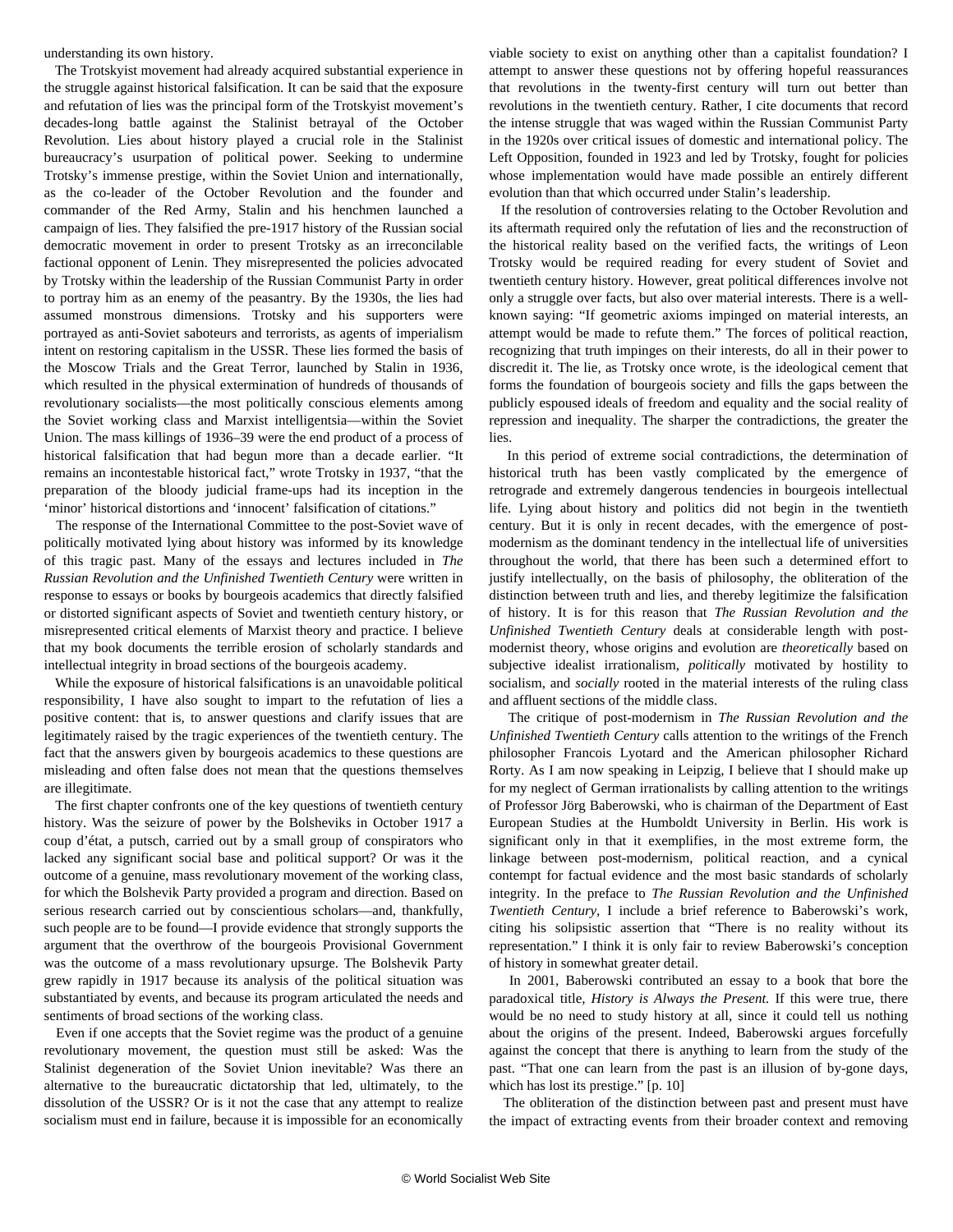the individuals who participated from the actual environment that shaped their personalities and, in the final analysis, determined the course of their lives.

 There is no question but that a serious historian—as he studies the past—conducts his work under the political, ideological, social and cultural influences of his time. All important historical work involves a dialogue between past and present. But the scholar would not be practicing history if he treated the subjects of his research as if they were his contemporaries. Julius Caesar, Jeanne d'Arc and Martin Luther lived in times that were, in many fundamental ways, different from our own. The great French historian of feudal society, Marc Bloch, wrote in his book, *The Historian's Craft*:

 In a word, a historical phenomenon can never be understood apart from its moment in time. This is true of every evolutionary stage, our own, and all others. As the old Arab proverb has it: 'Men resemble their times more than they do their fathers.'

 The recreation of the past requires not only empathy and imagination, but also intellectual rigor and patience. Professional historians must work in the archives of libraries with the same dedication and diligence as biologists and chemists working in laboratories. One of the finest American historians of the Russian Revolution, the late Leopold Haimson (1927–2010), wrote in the introduction to his last book *Russia's Revolutionary Experience, 1905–1917*:

> … the original source of the significance of any truly original and important historical work is to be traced—first and foremost—to its author's original selection of primary sources on which he elects to focus attention in his research. To this I would add that its essential value will ultimately depend on the degree of precision and insight with which these sources are penetrated and analyzed.

 But Baberowski is contemptuous of historians who seek, through the conscientious examination of primary sources and their careful interpretation, to reconstruct the past as accurately as possible. He writes:

> The claim to show the past, as it really was, is revealed to be an illusion. What the historian comes across in the archives is not the past, but only that part of the past that has survived into the present. Documents and sources, the objects of historians, must be made to speak. They do not speak for themselves. The past is a construction. Its reality is determined by the interests and questions of the historian.

 Of course, documents drawn from the archive must be studied and interpreted by living historians. But when a historian interprets a document, he cannot allow his imagination, let alone his personal likes and dislikes, to run wild. Incapable of such intellectual self-discipline, Baberowski rejects systematic research and subjectively constructs a narrative of the Russian Revolution that is nothing more than a projection of his personal anti-communist political positions.

 And so, we find in the essay on the Russian Revolution in *History is Always the Present* the following statement:

 Metamorphoses, from rebellion to strike, which led from the negation of order to the social-democratization of the mode of life, were never in Russia anything more than incidental phenomena. The pogrom symbolized the essence of the Russian path to Revolution.

 Only an individual who is entirely indifferent to the historical record could have written this sentence. There were massive strikes in 1905. There was an enormous growth in strike activity following the massacre of miners at the Lena gold mines in 1912. This persisted until the outbreak of the World War in 1914. Moreover, to depict the pogrom as the "essence" of the Russian Revolution is to stand reality on its head. There have been many detailed studies on the phenomenon of anti-Jewish pogroms in Russia. The most infamous of these occurred in 1881–84, 1903–06, and 1917–22. The connection between these horrifying episodes—in which thousands of Jews were slaughtered—and the efforts of the Tsarist regime to suppress popular opposition has been irrefutably established in numerous scholarly studies.

 The pogrom in Odessa in October 1905 was carried out, with the support of government officials and police, just days after the regime had been compelled—beneath the pressure of revolutionary strikes and the emergence of the St. Petersburg Soviet—to make significant political concessions. Time does not permit me to quote from numerous scholarly papers that—citing Tsarist documents—establish clearly the connection between pogroms and the anti-socialist counterrevolution. It is impossible to believe that Baberowski is unfamiliar with these documents and with the research papers that have analyzed them. But he chooses to ignore them because they contradict his subjectively contrived narrative. In this case, the post-modernist rejection of the possibility of establishing objective truth serves as an ideological cover for deliberate historical falsification.

 Baberowski's deconstruction of objective reality finds particularly striking expression in his denunciation of historians who have identified the Russian Revolution as an uprising of the working class. He writes:

 "Down with the working class." This is what one would like to shout at those historians who, out of the growth of wage earners, construct a working class, while ignoring their experiences and identities. In the protests of the revolution it was not a working class that aroused itself. And there was also no fusing of the workers' movement and the left intelligentsia, as Bernd Bonwetsch, as late as 1991, tried to convince his clueless readers.

 This outburst, in all its ignorance and absurdity, exposes the reactionary political agenda that underlies Baberowski's work. He is not, in any legitimate meaning of the word, a historian. Obliterating the distinction between history and propaganda, he ignores and falsifies the historical record in the interests of his right-wing political agenda. Baberowski's choice of words has a quite distinctive odor, which enables the reader to identify the political spirit that animates his work:

 The Bolshevik Party had no mass following; it represented neither the interests of the workers or the peasants; nor did it have support in the periphery of the empire. It was a party of Russian and Jewish professional revolutionaries, who were not connected to the people that they wanted to free, and who were not rooted in the periphery of the empire.